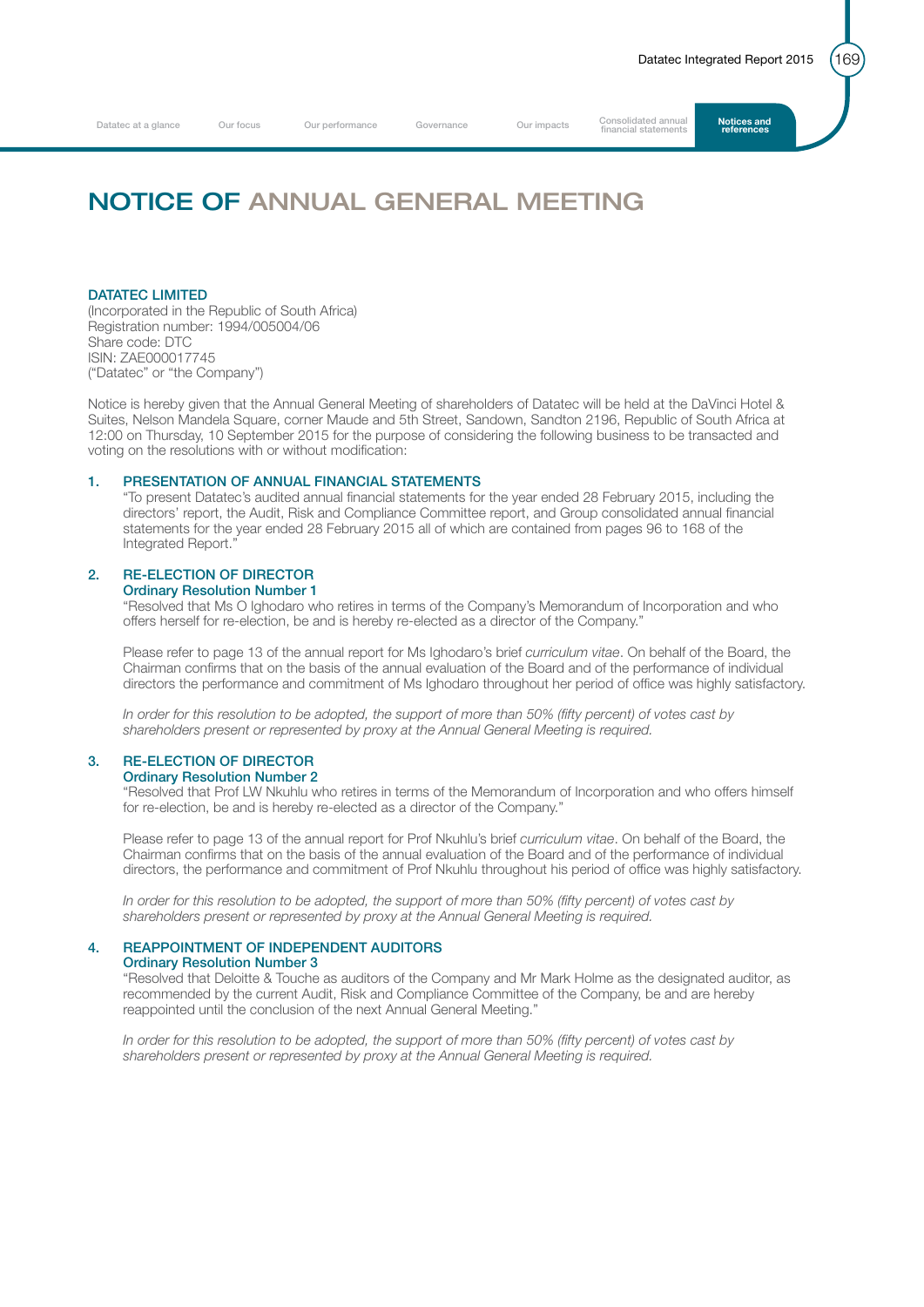## NOTICE OF ANNUAL GENERAL MEETING CONTINUED

#### 5. ELECTION OF AUDIT, RISK AND COMPLIANCE COMMITTEE MEMBERS Ordinary Resolution Number 4

 "Resolved that the Audit, Risk and Compliance Committee be elected to serve from this Annual General Meeting to the 2016 Annual General Meeting by separate election to the committee of the following independent nonexecutive directors:

4.1 – Mr CS Seabrooke;

4.2 – Prof LW Nkuhlu;

4.3 – Ms O Ighodaro;

4.4 – Mr SJ Davidson."

 Please refer to pages 12 and 13 of the annual report for Mr Seabrooke's, Prof Nkuhlu's, Ms Ighodaro's and Mr Davidson's brief *curricula vitae*. On behalf of the Board, the senior non-executive director confirms that each candidate for election to the Audit, Risk and Compliance Committee has the relevant knowledge and experience to discharge their role effectively and that the performance of each candidate in the service of the Audit, Risk and Compliance Committee to the date of this notice has been highly satisfactory.

*In order for this resolution to be adopted, the support of more than 50% (fifty percent) of votes cast by shareholders present or represented by proxy at the Annual General Meeting is required.*

#### 6. NON-BINDING ADVISORY VOTE ON REMUNERATION POLICY Ordinary Resolution Number 5

 "Resolved that the remuneration policy of the Company for FY15 as reflected on page 68 of the Integrated Report be and is hereby endorsed through a non-binding advisory vote as recommended by King III."

 In terms of King III, an advisory vote should be obtained from shareholders on the Company's annual remuneration policy. The vote allows shareholders to express their views on the remuneration policies adopted and the implementation thereof, but will not be binding on the Company.

### 7. APPROVAL OF NON-EXECUTIVE DIRECTORS' FEES

Special Resolution Number 1

 "Resolved that the Board and committee fees for non-executive directors for the financial year ending 28 February 2016, which fees will be increased by 4% from the previous year, as recommended by the Remuneration Committee and set out in the note below, be and are hereby authorised, in accordance with the provisions of the Companies Act 71 of 2008 ("Companies Act"), and that the Company may continue to pay directors' fees at the annual rates specified in the note below for the period from 28 February 2015 until the Company's 2016 Annual General Meeting.

#### Directors' fees for the financial year ending 28 February 2016:

- Chairman of the Board: US\$197 600 total fee inclusive of all committee and subsidiary board work;
- Senior non-executive director's fee: US\$72 800;
- Non-executive director's fee: US\$62 400;
- Chairman of the Audit, Risk and Compliance Committee: US\$31 200;
- Member of the Audit, Risk and Compliance Committee: US\$15 600;
- Chairman of the Social and Ethics Committee: US\$10 400;
- Chairman of the Remuneration Committee: US\$15 600;
- Member of the Remuneration Committee: US\$7 800;
- Member of the Nomination Committee: US\$5 200;
- Trustee of Datatec trusts: US\$7 280."

#### Reason for Special Resolution Number 1:

The Companies Act requires shareholder approval of directors' fees prior to payment of such fees.

 *In terms of the Companies Act, at least 75% (seventy-five percent) of the votes cast by shareholders present or represented by proxy at this Annual General Meeting must be cast in favour of this resolution for it to be adopted.*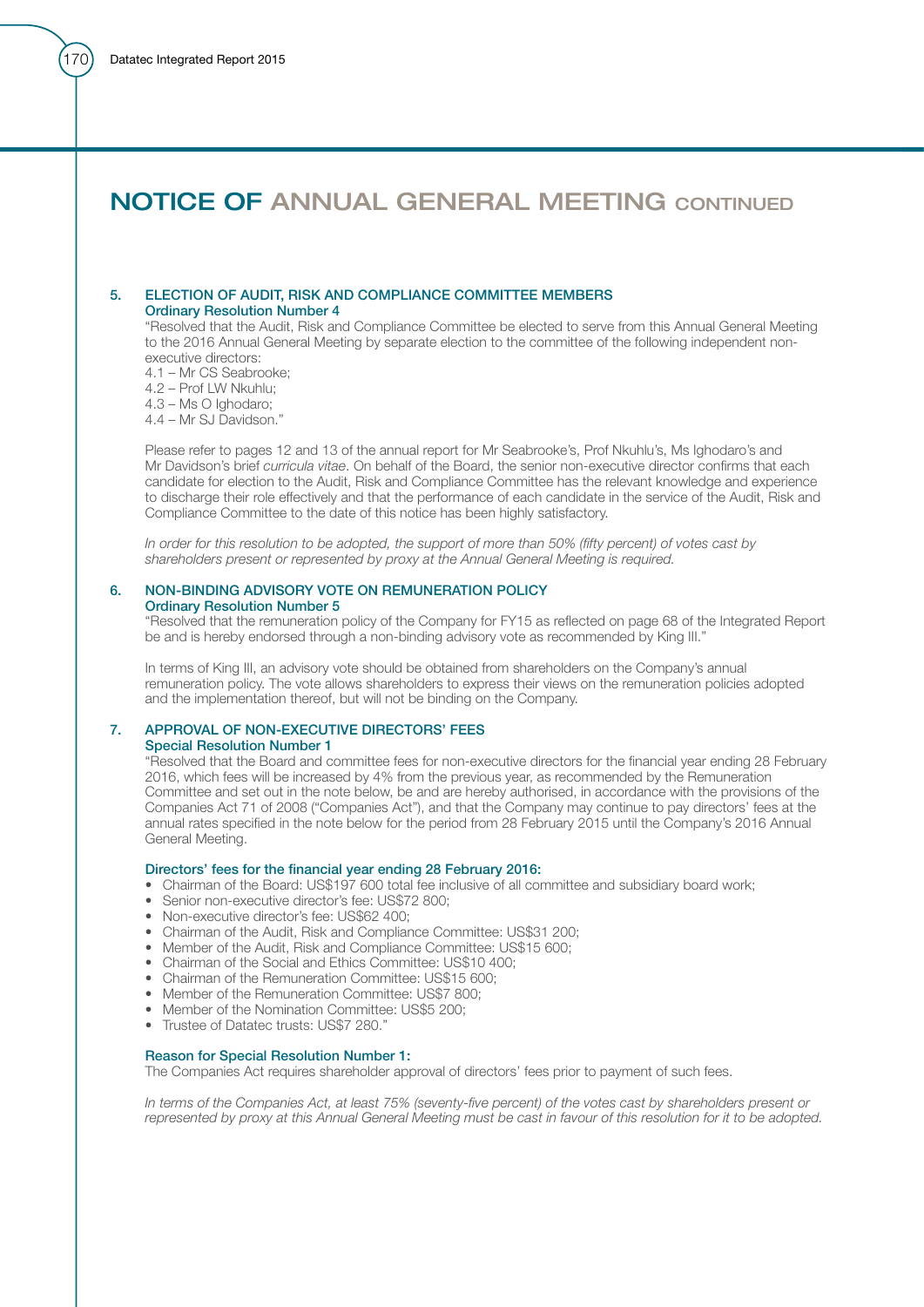#### 8. AUTHORITY TO PROVIDE FINANCIAL ASSISTANCE TO ANY GROUP COMPANY Special Resolution Number 2

 "Resolved that, to the extent required by sections 44 and/or 45 of the Companies Act, the Board may, subject to the provisions of the Companies Act, the Company's Memorandum of Incorporation and the requirements of any recognised stock exchange on which the shares in the capital of the Company may from time to time be listed, authorise the Company to provide direct or indirect financial assistance to any related or inter-related (as defined in the Companies Act) company or corporation of the Company, on terms and conditions which the directors may determine, commencing on the date of passing of this resolution and ending at the next Annual General Meeting."

#### Reason for Special Resolution Number 2:

 In terms of the Companies Act, the Board may authorise the Company to provide any financial assistance in terms of sections 44 and/or 45 of the Companies Act to related or inter-related company or corporation of the Company, subject to certain requirements set out in the Companies Act, including the Company meeting the solvency and liquidity test. This general authority would greatly assist the Company *inter alia* with making inter-company loans to Group companies as well as granting letters of support and guarantees in appropriate circumstances. The existence of a general shareholder authority would avoid the need to refer each instance to members for approval which might impede the negotiations and adds time and expense. If approved, this general authority will expire at the next Annual General Meeting which would apply cumulatively over that period.

#### Notification

Written notice in terms of section 45(5) of the Companies Act of any such resolution by the Board shall be given to all shareholders of the Company and any trade union representing its employees:

- within 10 business days after the Board adopts the resolution, if the total value of the financial assistance contemplated in that resolution, together with any previous such resolution during the financial year, exceeds one-tenth of 1% of the Company's net worth at the time of the resolution; or
- within 30 business days after the end of the financial year, in any other case.

 *In terms of the Companies Act, at least 75% (seventy-five percent) of the votes cast by shareholders present or represented by proxy at the Annual General Meeting must be cast in favour of this resolution for it to be adopted. The Board will pass a similar financial assistance resolution on or after the date of this Annual General Meeting.*

#### 9. GENERAL AUTHORITY TO REPURCHASE SHARES Special Resolution Number 3

 "Resolved that the Board of Directors of the Company be authorised by way of a general authority given as a renewable mandate, to facilitate the acquisition by the Company or a subsidiary of the Company of the issued ordinary shares of the Company, upon such terms and conditions and in such amounts as the directors of the Company may from time to time determine, but subject to the Memorandum of Incorporation, the provisions of the Companies Act and the JSE Listings Requirements, when applicable and provided that:

- a press release giving such details as may be required in terms of the JSE Listings Requirements be published when the Company or its subsidiaries have cumulatively repurchased 3% (three percent) of the initial number of the shares of the Company in issue as at the time the general authority was granted and for each 3% in aggregate of the initial number of shares acquired thereafter;
- the authorisation granted above shall remain in force from the date of passing of this special resolution for a period of 15 (fifteen) months or until the next Annual General Meeting, whichever period is shorter;
- at any point in time, the Company will only appoint one agent to effect any repurchase(s) on its behalf;
- the Company or its subsidiary shall not repurchase securities during a prohibited period as defined in paragraph 3.67 of the JSE Listings Requirements unless they have in place a repurchase programme where the dates and quantities of securities to be traded during the relevant period are fixed (not subject to any variation) and full details of the programme have been disclosed to the JSE as required prior to the commencement of the prohibited period;
- the repurchase of securities will be effected through the order book operated by the JSE trading system and done without any prior understanding or arrangement between the Company and the counter party (reported trades are prohibited);
- the repurchase by the Company of its own securities above may not exceed 10% (ten percent) of the Company's issued ordinary share capital in the aggregate in any one financial year, as at the beginning of the financial year, or in the case of acquisition by any of the Company's subsidiaries, 10% (ten percent) of such issued ordinary share capital in the aggregate if such shares are to be held as treasury shares;
- any such repurchases are subject to exchange control approval at that point in time;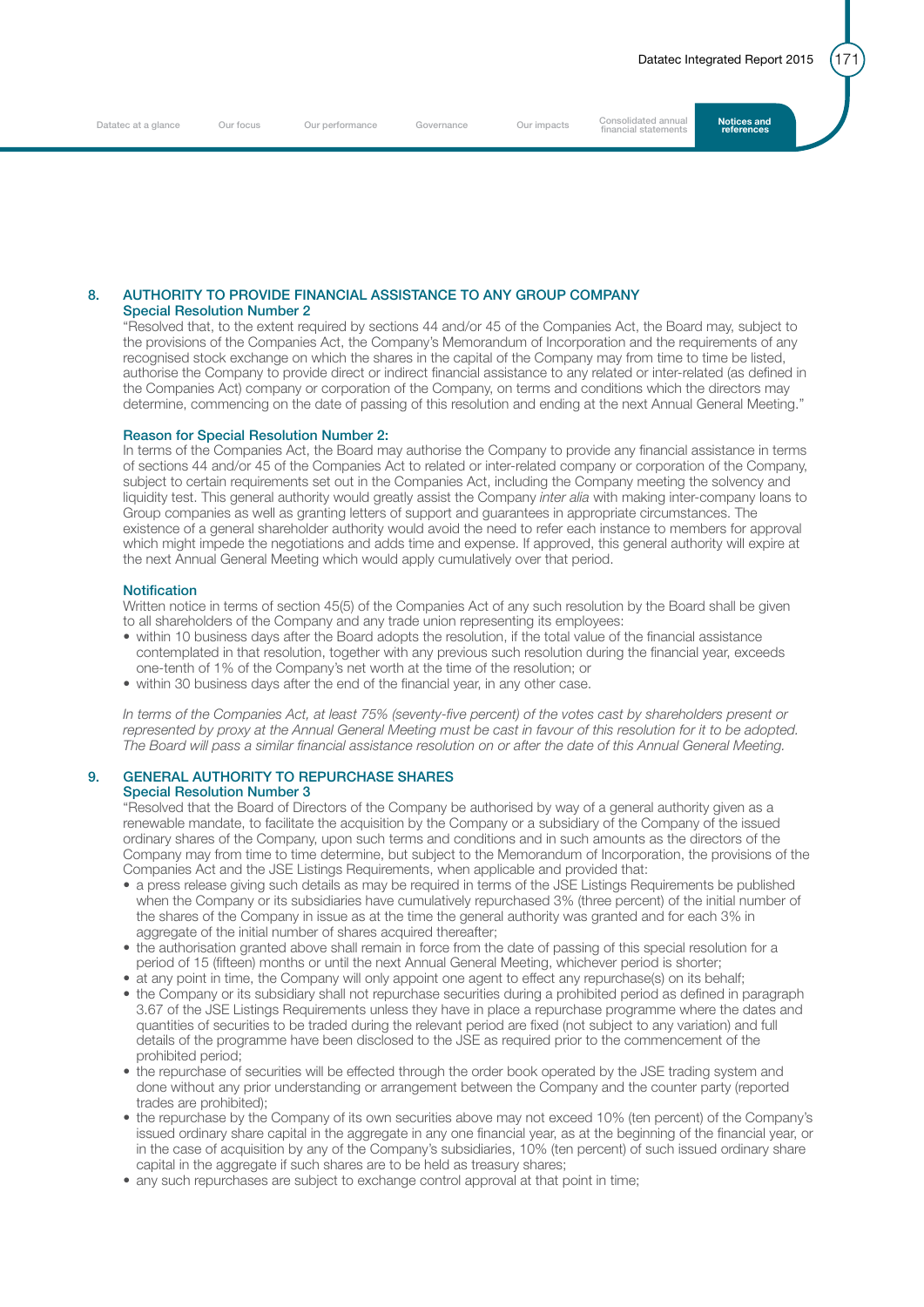# **NOTICE OF ANNUAL GENERAL MEETING CONTINUED**

- in determining the price at which the Company's ordinary shares are acquired by the Company in terms of this general authority, the maximum premium at which such ordinary shares may be acquired will be 10% (ten percent) of the weighted average of the market price at which such ordinary shares are traded on the JSE, as determined over the 5 (five) trading days immediately preceding the date of the repurchase of such ordinary shares by the Company or a subsidiary of the Company; and
- a resolution has been passed by the Board of Directors confirming that the Board has authorised the general repurchase, that the Company has passed the solvency and liquidity test as required by the Companies Act and since the test was done there have been no material changes to the financial position of the Company and the Group."

 *At least 75% (seventy-five percent) of the votes cast by shareholders present or represented by proxy at the Annual General Meeting must be cast in favour of this resolution in terms of the JSE Listings Requirements in order for it to be adopted.*

#### Additional disclosure

 For purposes of considering Special Resolution Number 3 and in terms of the JSE Listings Requirements, the information below has been included in the Integrated Report, in which this notice of Annual General Meeting is included, at the places indicated:

- Major shareholders (refer page 177 of this report);
- Share capital of the Company (refer page 97 of this report).

 The Company will not commence a general repurchase of shares as contemplated above unless the following can be met:

- the Company and the Group will be able to repay its debts in the ordinary course of business for a period of 12 (twelve) months following the date of the general repurchase;
- the Company and the Group's assets will be in excess of the liabilities of the Company and the Group for a period of 12 (twelve) months after the date of the general repurchase. For this purpose, the assets and liabilities will be recognised and measured in accordance with the accounting policies used in the latest audited consolidated annual financial statements which comply with the Companies Act;
- the share capital and reserves of the Company and the Group will be adequate for ordinary business purposes for a period of 12 (twelve) months after the date of the general repurchase; and
- the working capital of the Company and the Group will be adequate for ordinary business purposes for a period of 12 (twelve) months following the date of the repurchase.

#### Directors' responsibility statement

 The directors, whose names are given on page 12 and 13 of the Integrated Report, collectively and individually accept full responsibility for the accuracy of the information pertaining to Special Resolution Number 3 and certify that to the best of their knowledge and belief there are no facts that have been omitted which would make any statement false or misleading, and that all reasonable enquiries to ascertain such facts have been made and that this special resolution contains all information required by law and the JSE Listings Requirements.

#### Material changes

 There have been no material changes in the affairs or financial position of the Company and/or the Group since the date of signature of the audit report up to the date of this notice.

#### Reason

 The reason for Special Resolution Number 3 is to authorise the Company and/or its subsidiary company by way of a general authority to acquire its own issued shares on such terms, conditions and in such amounts as determined from time to time by the directors of the Company subject to the limitations set out above.

#### Statement of Board's intention

 The directors of the Company have no specific intention to effect the provisions of Special Resolution Number 3 but will however, continually review the Company's position, having regard to prevailing circumstances and market conditions, in considering whether to effect the provisions of Special Resolution Number 3.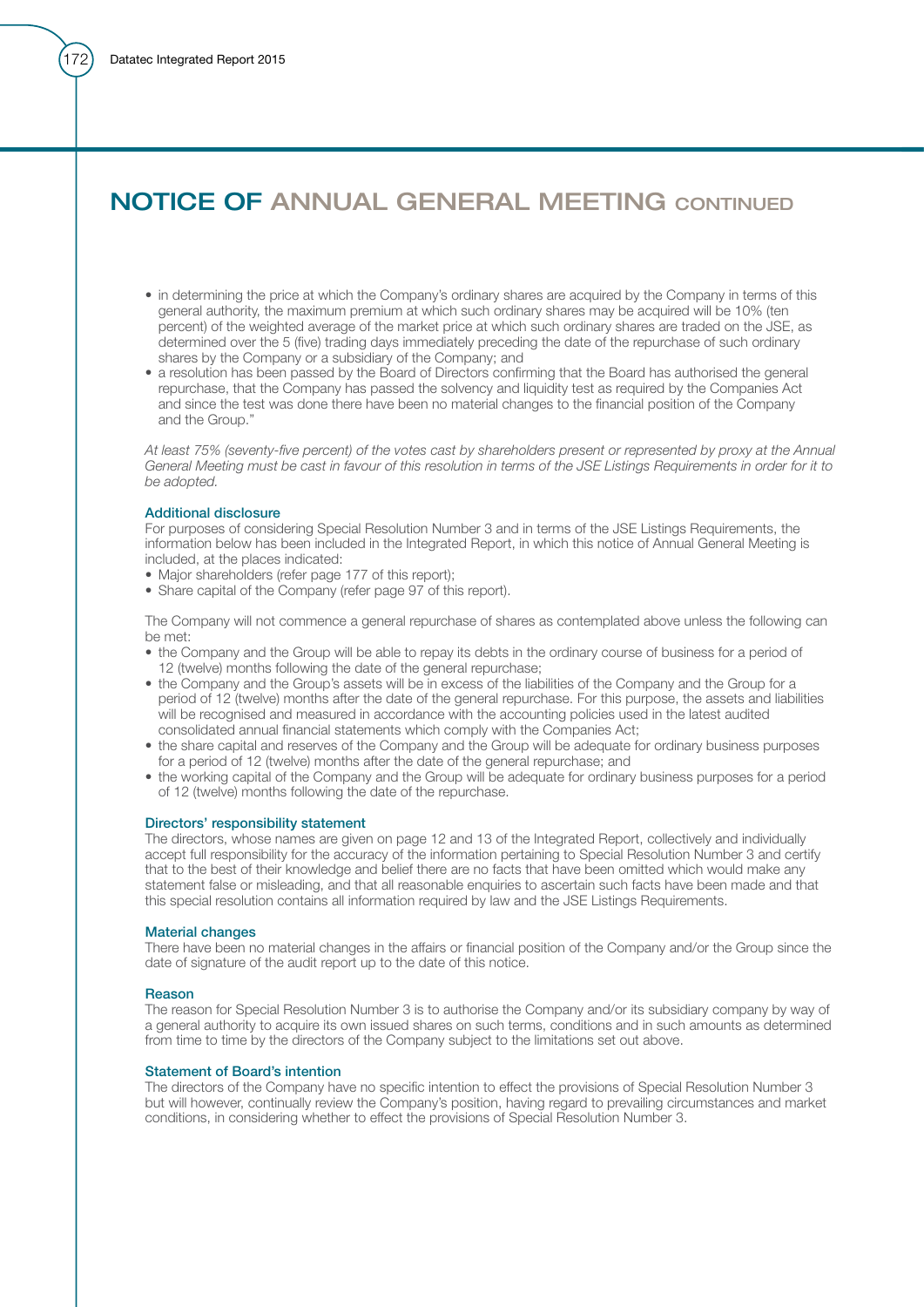### 10. AUTHORITY TO SIGN ALL DOCUMENTS REQUIRED

Ordinary Resolution Number 6

 "Resolved that subject to the passing of terms of the Ordinary Resolutions 1 to 5 and Special Resolutions 1 to 3, any director of the Company or the Company Secretary shall be and is hereby authorised to sign all documents and perform all acts which may be required to give effect to such Ordinary Resolutions 1 to 5 and Special Resolutions 1 to 3 passed at the Annual General Meeting."

 *In order for this resolution to be adopted, the support of more than 50% (fifty percent) of votes cast by shareholders present or represented by proxy at the Annual General Meeting is required.*

#### 11. THE SOCIAL AND ETHICS COMMITTEE REPORT

Please refer to page 54 and 55 of the Integrated Report for the Social and Ethics Committee Report.

#### 12. TO TRANSACT SUCH OTHER BUSINESS AS MAY BE TRANSACTED AT AN ANNUAL GENERAL MEETING

#### NOTICE OF ANNUAL GENERAL MEETING

The record date on which shareholders must be recorded as such in the register maintained by the transfer secretaries of the Company for the purposes of being entitled to receive notice of the Annual General Meeting is Friday, 10 July 2015.

#### VOTING AND PROXIES

The record date on which shareholders must be recorded as such in the register maintained by the transfer secretaries of the Company for the purposes of being entitled to attend and vote at the Annual General Meeting is Friday, 4 September 2015. Accordingly, the last day to trade for the purposes of being entitled to attend and vote at the Annual General Meeting is Friday, 28 August 2015.

Shareholders who have not dematerialised their shares or who have dematerialised their shares with "own name" registration are entitled to attend and vote at the Annual General Meeting and are entitled to appoint a proxy or proxies to attend, speak and vote in their stead. The person so appointed need not be a shareholder of the Company. Forms of proxy must be forwarded to reach the registered office of the Company or the Company's transfer secretaries, Computershare Investor Services Proprietary Limited, 70 Marshall Street, Johannesburg 2001, or posted to the transfer secretaries at PO Box 61051, Marshalltown 2107, South Africa so as to be received by them by no later than 12:00 on Monday, 8 September 2015. Any forms of proxy not lodged by this time must be handed to the chairperson of the Annual General Meeting.

Shareholders holding shares on the Jersey Branch register should forward the form of proxy sent with this notice to Computershare Investor Services (Jersey) Limited in accordance with the instructions on the form of proxy.

Forms of proxy must only be completed by shareholders who have dematerialised their shares with "own name" registration or who have not dematerialised their shares.

Every member present in person or by proxy and entitled to vote at the Annual General Meeting of the Company shall, on a show of hands, have one vote only irrespective of the number of shares such member holds. In the event of a poll, every member shall be entitled to that proportion of the total votes in the Company which the aggregate amount of the nominal value of the shares held by such member bears to the aggregate amount of the nominal value of all the shares issued by the Company.

Shareholders who have dematerialised their shares, other than those shareholders who have dematerialised their shares with "own name" registration, who are unable to attend the Annual General Meeting but wish to be represented thereat, should contact their Central Securities Depository Participant ("CSDP") or broker (as the case may be) in the manner and time stipulated in their agreement entered into by such shareholder and the CSDP or broker (as the case may be) to furnish the CSDP or broker (as the case may be) with their voting instructions and in the event that such shareholders wish to attend the Annual General Meeting, to obtain the necessary authority to do so. Such shareholders who wish to attend the Annual General Meeting in person must obtain the necessary letter of representation from their CSDP or broker.